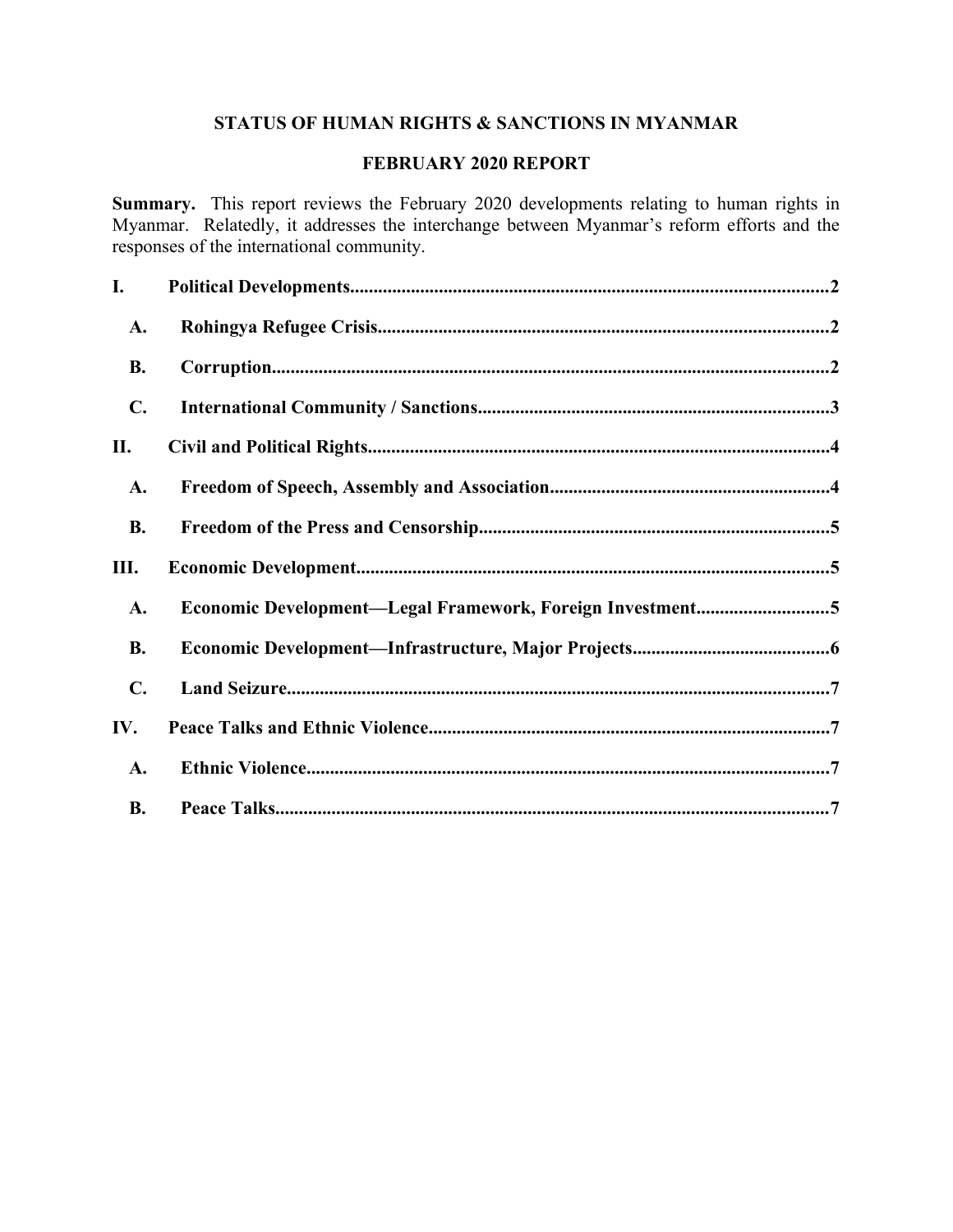### **I. Political Developments**

#### <span id="page-1-2"></span><span id="page-1-1"></span>**A. Rohingya Refugee Crisis**

The Bangladesh government has again postponed the relocation of Rohingya refugees to Bhasan Char, an island in the Bay of Bengal, despite the extensive work done to build infrastructure on the island over the past few months.<sup>1</sup> The government has long worked towards relocating some of the Rohingya population to Bhasan Char, despite objections that the island is unsafe and vulnerable to potentially deadly monsoons. Human rights groups stated that some refugees have been coerced into agreeing to relocation and that the plan is strongly opposed by the Rohingya community at large.<sup>2</sup> Bangladesh's State Minister for Disaster Management and Relief reported that, while the relocation plan has been postponed, there has been "much progress" in repatriation discussions with Myanmar, with China acting as intermediary.

Desperation in the Rohingya refugee camps has led to an increasing number of Rohingya falling victim to human traffickers who are active in the camps.<sup>3</sup> On February 11, at least 15 women and children drowned and over 50 others are missing after a boat overloaded with Rohingya refugees sank off the coast of south Bangladesh on its way to Malaysia.<sup>4</sup> Approximately 130 people (mainly women and children) were packed on a trawler loaded with cargo that was meant to carry a maximum of 50 people.<sup>5</sup>

Human smuggling and trafficking in the Bay of Bengal is difficult to address as it requires cooperation and concerted efforts from multiple nations, and gaps in coordination are easily exploited by traffickers.<sup>6</sup> Since 2019, Bangladesh authorities have picked up over 500 Rohingya refugees from fishing trawlers or from coastal villages as they waited to board boats.<sup>7</sup>

More than 600 Rohingya refugees have chosen to return to Myanmar from Bangladesh of their own volition and not under the repatriation agreement between Bangladesh and Myanmar.<sup>8</sup> However, these refugees say that they have not been allowed to return to their original villages and are facing hardship in northern Rakhine State, an area that has been plagued by violence.<sup>9</sup> Mahmad Shawri, a returned Rohingya refugee, had fled to Bangladesh during the violence in 2017 and stayed in a camp for over a year. He then returned to Myanmar on his own a year ago after contacting Myanmar authorities.<sup>10</sup> Because the Rohingya are considered illegal immigrants from Bangladesh, Shawri faces routine discrimination in Myanmar. Such discrimination limits his movements, denies him access to jobs, health care, and education, and he is still forbidden from becoming a citizen.<sup>11</sup>

# <span id="page-1-0"></span>**B. Corruption**

Yangon lawmakers drafted the Region Funds and Investment Law, designed to promote transparency regarding the use of public funds and to reduce the amount of funds wasted through mismanagement.<sup>12</sup> Under the bill, companies established with public funds would be required to undergo audits and would be subject to regular reporting requirements.<sup>13</sup> The bill will be discussed by the Bill Committee and Attorney General's office before being opened to comment from business leaders.<sup>14</sup> The bill is expected to be submitted in June.<sup>15</sup>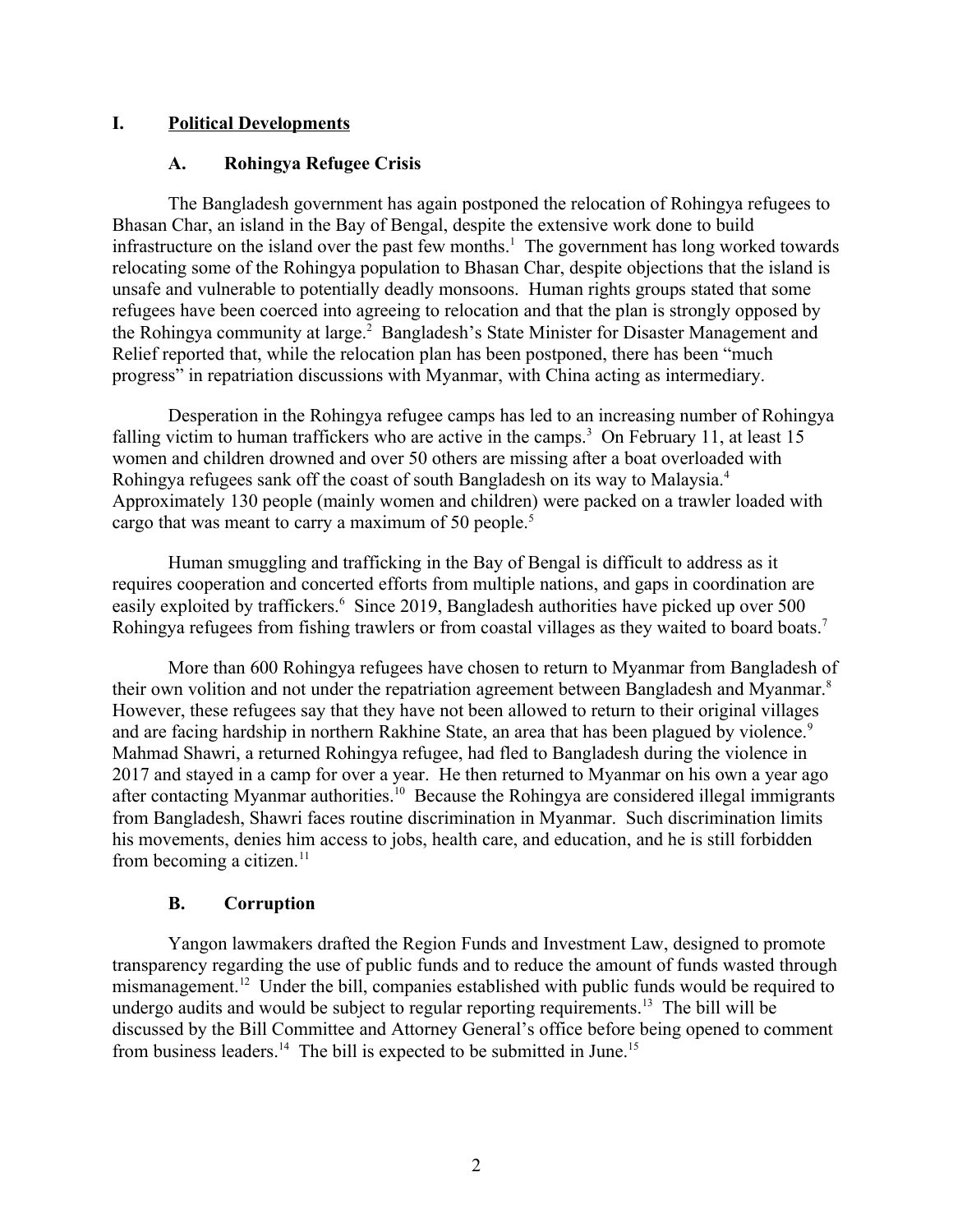During a session discussing the Joint Public Accounts Committee's findings of ministries' mismanagement of public funds, military lawmakers encouraged the National League for Democracy government to establish mechanisms to reduce waste of public funds.<sup>16</sup> The Financial Action Task Force—a global finance watchdog—is expected to place Myanmar on a watchlist.<sup>17</sup> The addition of Myanmar to the list would signal that Myanmar faces "strategic deficiencies" in combating terrorism financing and money laundering.<sup>18</sup> The report cited corruption as a "very significant challenge."<sup>19</sup>

#### <span id="page-2-0"></span>**C. International Community / Sanctions**

The UN Security Council failed to agree on a statement calling on Myanmar to follow the International Court of Justice's ("ICJ") preliminary order to prevent killings and other atrocities against Rohingya Muslims.<sup>20</sup> It is speculated that China, a close Myanmar ally, and Vietnam, a fellow member of ASEAN, objected to issuing the statement.<sup>21</sup> The UN Security Council's EU member states independently called for Myanmar to bring to justice those who have carried out human rights violations against Rohingya Muslims.<sup>22</sup> France, Estonia, Germany and Belgium issued a joint statement urging Myanmar to comply with the ICJ measures; Poland, a former Security Council member, also signed the statement.<sup>23</sup>

Myanmar was placed on a global money laundering "gray list" by the Financial Action Task Force ("FATF").<sup>24</sup> Listing on the gray list subjects Myanmar financial activities to greater monitoring and could affect access to loans from foreign institutions.<sup>25</sup> The FATF found that implementation of Myanmar's anti-money laundering action plan was far from complete.<sup>26</sup>

The Maldives announced that it will formally join The Gambia in the genocide case against Myanmar at the ICJ. The Maldives hired prominent human rights lawyer Amal Clooney to represent it at the ICJ.<sup>27</sup> Clooney released the following statement: "Accountability for genocide in Myanmar is long overdue and I look forward to working on this important effort to seek judicial remedies for [Rakhine Muslim] survivors."<sup>28</sup>

A team of investigators from the International Criminal Court ("ICC") is visiting Rakhine Muslim refugee camps to collect evidence.<sup>29</sup> Phakiso Mochochoko, director of the Jurisdiction, Complementary and Cooperation Division of the ICC Office of the Prosecutor, said that the ICC's investigation will not hamper Bangladesh's effort to start repatriation of the refugees.<sup>30</sup>

Previously announced U.S. visa restrictions on Myanmar went into effect on February 22.<sup>31</sup> The restrictions target certain visa categories and focus on people seeking to permanently move to the United States rather than visitors. The restrictions were put in place as a "result of [the] countries' unwillingness or inability to adhere to certain baseline identity management, information sharing and national security and public safety assessment criteria that were established by the [U.S. Department of Homeland Security] in 2017."<sup>32</sup>

The United States and Myanmar are implementing three five-year projects aimed at eradicating child labor in Myanmar. The three projects will accelerate the implementation of the International Labor Organization's Minimum Age Convention.<sup>33</sup>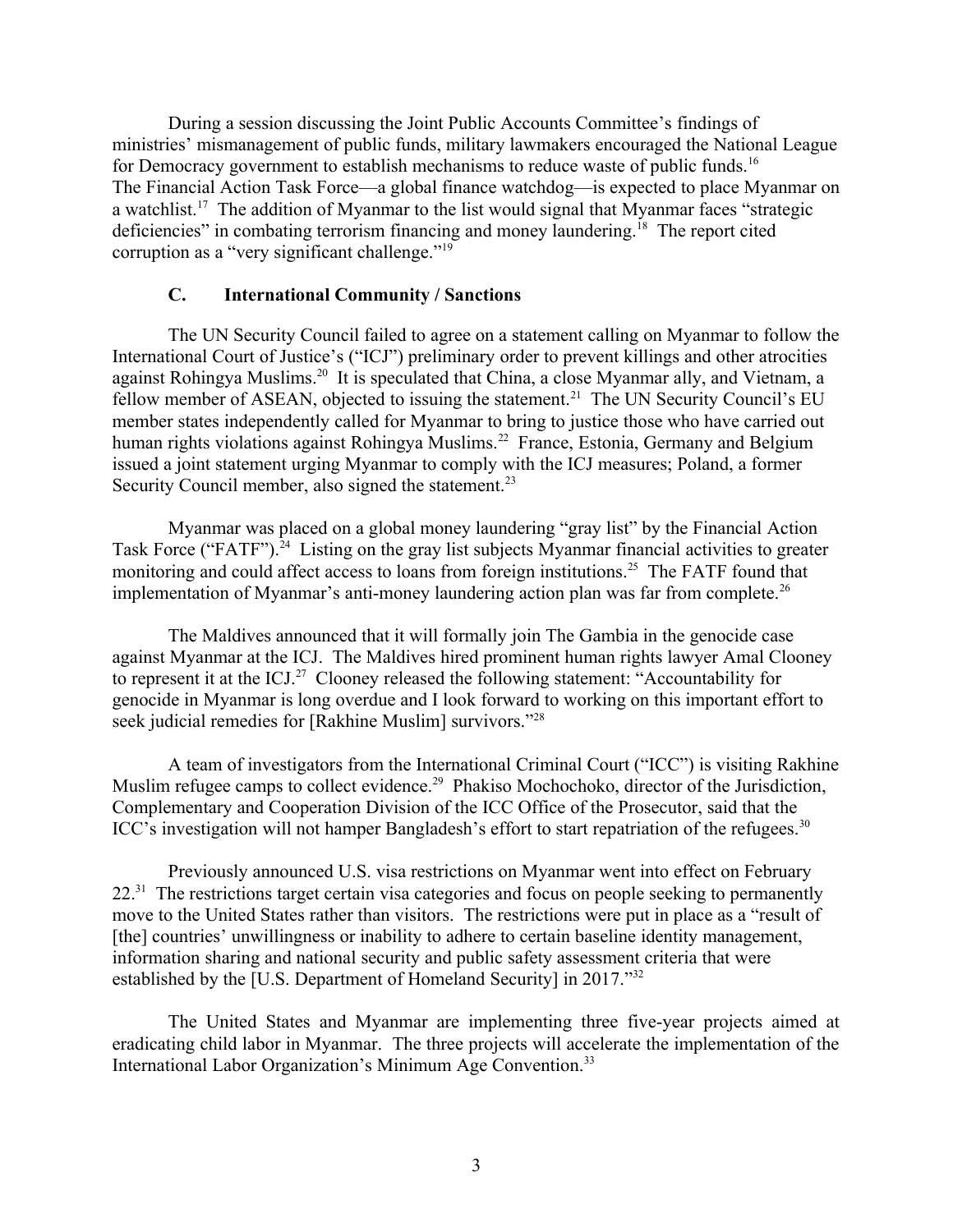#### **II. Civil and Political Rights**

#### <span id="page-3-1"></span><span id="page-3-0"></span>**A. Freedom of Speech, Assembly and Association**

Two Kachin pastors, Bima Dau Lum and Sumlut Tu Htang, have been released from prison after the Tatmadaw dropped their case for unlawful association.<sup>34</sup> The two men had been arrested several weeks prior for attending a commemoration of the 60<sup>th</sup> Kachin Revolution Day. Members of several Kachin interest groups negotiated with the Tatmadaw's Kachin State-based Northern Command for the pastors' release.<sup>35</sup> Sumlut Tu Htang told reporters, "[The Tatmadaw officer] told the court that the order came from the top to drop the charge and release us. Therefore, we were freed."<sup>36</sup>

The Myanmar Lower House Committee on Justice and Legal Affairs submitted a draft bill to amend a controversial privacy law.<sup>37</sup> The Law Protecting the Privacy and Security of Citizens has faced intense criticism from free speech advocates, who claim that the government has used the law to suppress free speech and criticism of authority, including state leaders and the military. Over the past three years, the government has used the law to sue more than 100 activists, media members and politicians.<sup>38</sup> The proposed amendment would reduce the maximum prison term for a defamation conviction from three or more years to two years and would make it a bailable offense.<sup>39</sup> Some commentators have criticized the proposed amendments for not going far enough to pare back the law, because the amendments only address sentencing and not the scope of prohibited actions. Ye Wai Phyo Aung, a representative of Athan, a freedom of expression advocacy group, said "MPs are now more willing to listen to the voices of the public as the election draws nearer. It would be best if they amend the law to bring it in accordance with democratic norms. Otherwise the law will not change radically, even after the amendments are approved."<sup>40</sup>

Kayah State issued a local order outlawing meetings and trainings without prior approval from the government.<sup>41</sup> According to civil society organizations, various local villages have been unable to effectively hold informational meetings for fear of punishment. The government issued the order in response to a protest against the statute of General Aung San, father of State Counsellor Aung San Suu Kyi, in the capital of Kayah State.<sup>42</sup> It remains unclear how long the local order will remain in effect.

The Chin State government permitted the Chin National Front ("CNF") to deliver a speech at the 72<sup>nd</sup> Chin National Day Commemoration ceremony.<sup>43</sup> The CNF, a ceasefire group, had previously been informed that they would be allowed to attend the ceremony but would not be allowed to deliver a speech due to ongoing tensions. After lobbying with government representatives, the CNF received permission from State Counsellor Aung San Suu Kyi. Chin National Day has been publicly acknowledged by the Myanmar government since 2013, a year after the CNF signed both state and Union-level ceasefire agreements with Myanmar's previous government regime headed by Thein Sein.<sup>44</sup>

The government has reinstated an internet blackout in four Rakhine State townships and one Chin State township.<sup>45</sup> These five townships lost internet access last summer under a similar ban that the government lifted in September. Four additional townships in Rakhine State have been without internet access for over eight continuous months, marking one of the world's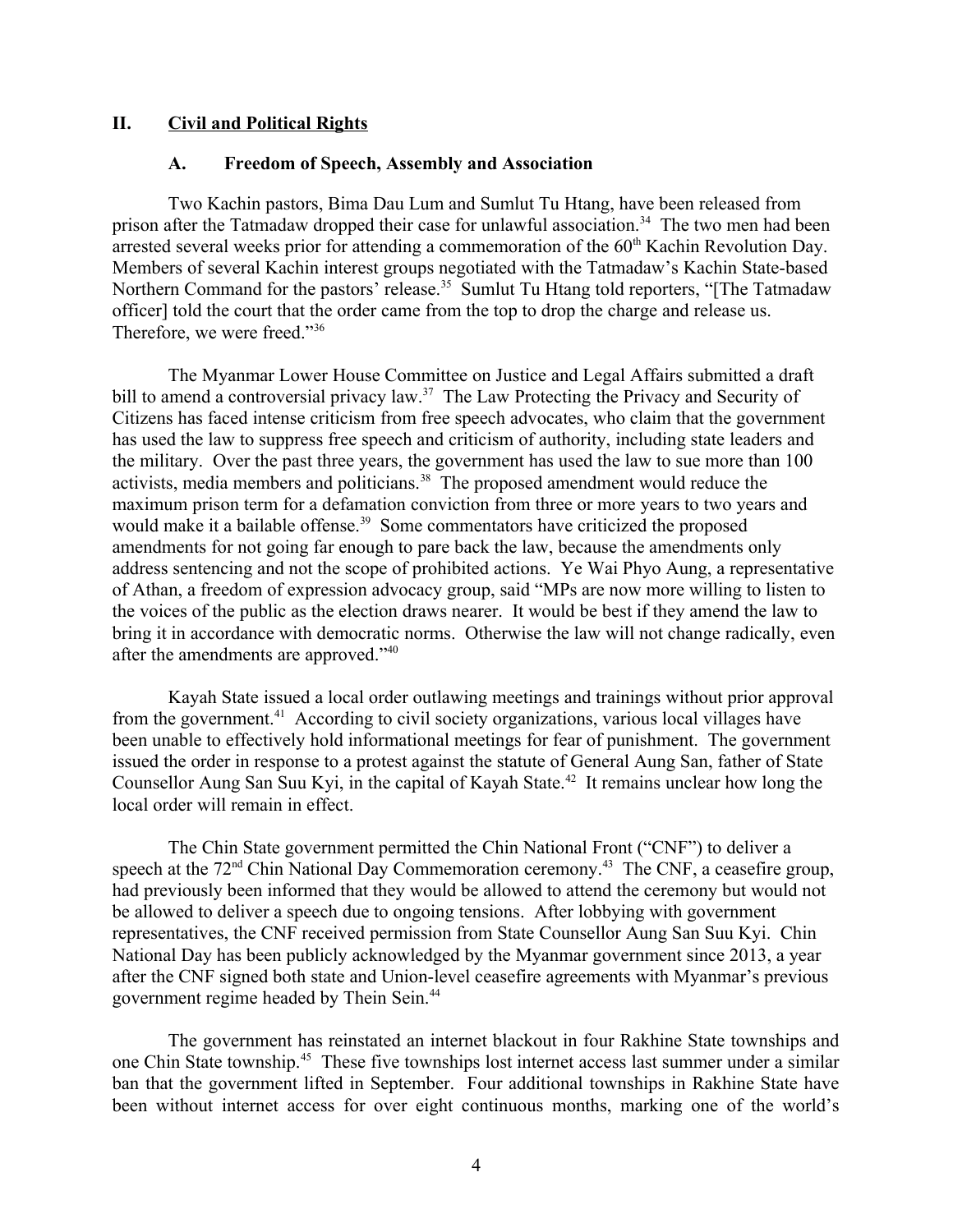longest government-imposed shutdowns of mobile internet communications.<sup>46</sup> The internet shutdown has hindered a variety of activity in the affected townships, including business activity and the distribution of food supplies and aid for internally displaced people.<sup>47</sup> Authorities recently charged nine students with violating the Peaceful Assembly Law after a recent protest of the government's suspension of internet services. The students could face a sentence of up to three months for protesting without prior permission.<sup>48</sup>

# <span id="page-4-2"></span>**B. Freedom of the Press and Censorship**

Some commentators have speculated that the government-sanctioned internet blackout in parts of Rakhine State and Chin State increases the risk of fake news propaganda.<sup>49</sup> Pe Than, a Meabon township representative in the lower house of Parliament, noted, "The internet shutdown failed to prevent hate [speech] even though the government claimed so. Rather it inspired antisocial elements to propagate fake news."<sup>50</sup> According to the representative, various journalists and writers have demanded the government lift the shutdown to allow the dissemination of legitimate information about human rights violations occurring in the affected townships.

# **III. Economic Development**

# <span id="page-4-1"></span><span id="page-4-0"></span>**A. Economic Development—Legal Framework, Foreign Investment**

BDS Smart City Co. Ltd ("BDS"), a subsidiary of Berjaya Land Berhad, one of the largest conglomerates in Malaysia, signed a concession agreement worth nearly US\$750 million with the Yangon regional government to develop a housing and mixed-use project in Yangon city. Myanmar's commercial hub.<sup>51</sup> BDS will undertake the project on 74 hectares of land in Yangon's Dagon Seikkan Township. The project will include affordable housing, medium-range apartments, high-end condominiums, commercial units, hospitals, schools and community centers. The project is expected to roll out in three phases over a period of nine years. BDS will own exclusive rights to the land for 50 years, extendable for two additional terms of 10 years each. As of the time of reporting, the BDS project had not yet been approved by the Myanmar Investment Commission.

Hong Kong-listed VPower Group International Holdings Limited ("VPower"), one of the largest investors in Myanmar's electricity sector, announced that it had set up a joint venture with Chinese state-owned China National Technical Import and Export Corporation ("CNTIC") to provide power in Myanmar.<sup>52</sup> VPower and CNTIC each holds 50% in the investment, development and operations of the planned projects. According to the Myanmar Investment Commission's investment approval documents, the joint venture received approval in January this year and November last year to proceed with three foreign-owned power projects to generate and sell power to consumers locally. The gas-fired power plant at Thilawa port in Yangon's Thanlyin Township is expected to generate 350 MW of electricity, with an investment of US\$297.39 million (433 billion kyat), whereas the gas-fired plants in Thaketa Township and Kyaukphyu Township are expected to generate approximately 400 MW and 150 MW with investments of US\$363 million (528 billion kyat) and US\$140 million (204 billion kyat), respectively.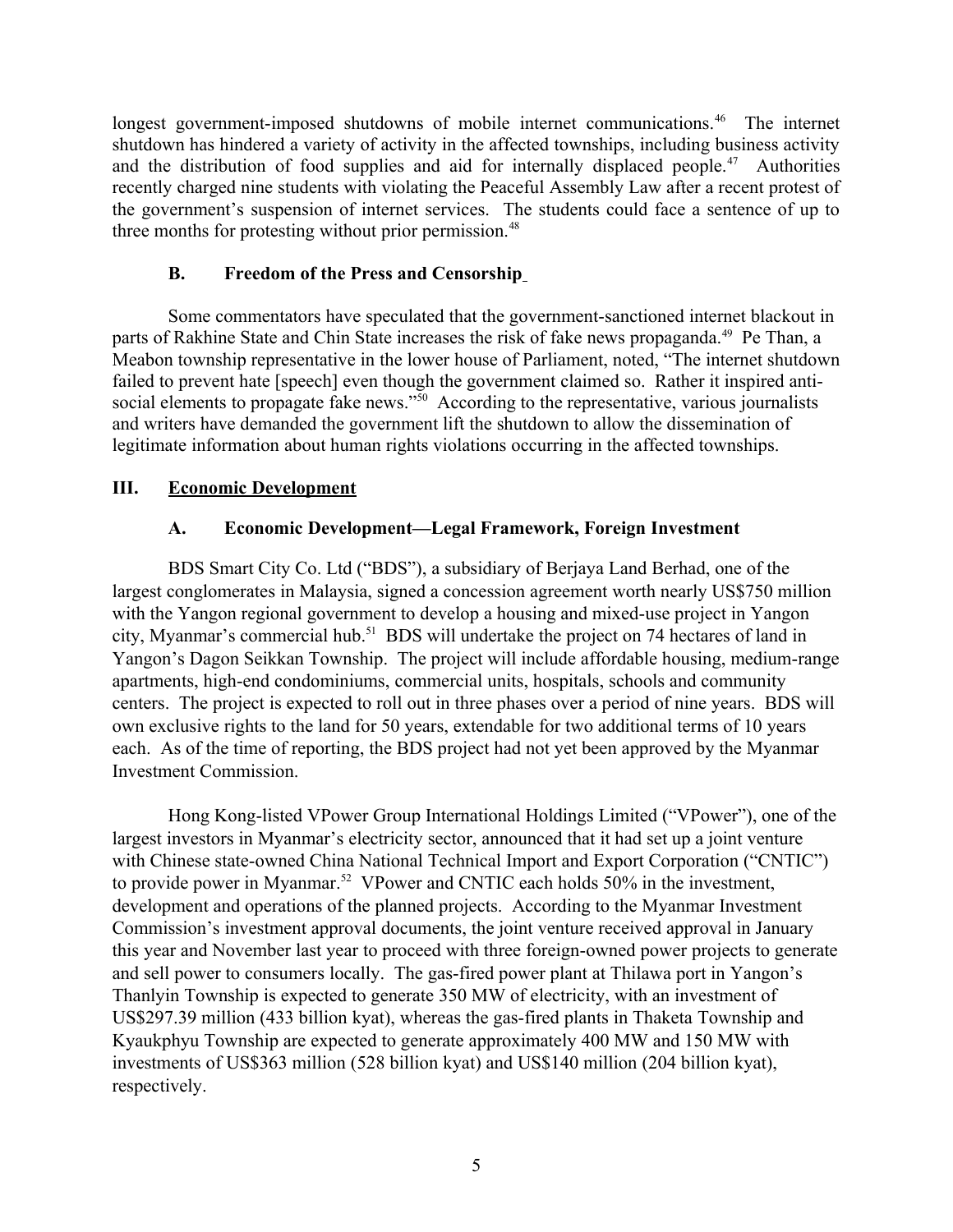On February 14, the Pyidaungsu Hluttaw passed an Insolvency Law to further strengthen the business environment and draw more foreign investors to the country.<sup>53</sup> The Insolvency Law will replace the Yangon Insolvency Act (1909) and the Myanmar Insolvency Act (1920) and aims to provide recourse for micro, small and medium-sized enterprises and directives related to cross border insolvency. The new legislation will become effective after a notification is issued by the President of Myanmar.

As of December 2019, the Myanmar government has permitted 115 companies from 19 countries to operate in Thilawa SEZ.<sup>54</sup> However, three have withdrawn their investment plans, resulting in 112 companies having invested a total of US\$1.9 billion in Thilawa so far, according to Aung Htoo, deputy commerce minister. The three companies include two Japan/Myanmar joint ventures in chemical products manufacturing and shoe production, which withdrew due to insufficient capital. The third company, a Singapore data center, withdrew due to failure to obtain permission from the authorities to operate its intended business.

Myanmar and India have signed 10 agreements, including five memorandums of understanding ("MoUs"), during President Win Myint's four-day state visit to India.<sup>55</sup> The agreements include deals to enhance cooperation on bilateral energy, trade, development, defense and maritime security and combat terrorism and violent extremism. The five MoUs involve cooperation over petroleum products, cooperation to prevent human trafficking, cooperation on timber trafficking and conservation of tigers and other wildlife. To boost economic cooperation and tourism, both sides agreed to work together to launch the Indian RuPay card in Myanmar and an India-Myanmar digital payment gateway for cross-border remittances.

# <span id="page-5-0"></span>**B. Economic Development—Infrastructure, Major Projects**

According to *South China Morning Post,* on February 20, the foreign ministers of China and the Association of Southeast Asian Nations ("ASEAN") began a special meeting in Vientiane, Laos, to discuss measures adopted by Beijing to contain the spread of the coronavirus.<sup>56</sup> In an opening speech, Philippine Foreign Secretary said apart from the health impacts of the Covid-19 disease, the outbreak has been "massively detrimental" to trade, travel, and the global economy.<sup>57</sup> ASEAN includes Brunei, Cambodia, Indonesia, Laos, Malaysia, Myanmar, the Philippines, Singapore, Thailand and Vietnam, some of which have recently been inclined to restrict traffic to and from China because of the epidemic.<sup>58</sup>

The Myanmar government is planning to upgrade basic infrastructure and enhance the urban management of three major cities in Mon and Kayin States that lie along Japan's planned East-West Economic Corridor for the Greater Mekong Subregion.<sup>59</sup> Minister of Construction Han Zaw said on February 24, that his ministry will take a leading role in developing the Mon capital of Mawlamyine, the Kayin capital of Hpa-an and Myawaddy. <sup>60</sup> Projects are underway to upgrade water sanitation, improve waste management and build expertise among civil servants in Mawlamyine and Hpa-an. <sup>61</sup> The Ministry of Construction also said there are planned projects to maintain historic buildings in Mawlamyine and draw up plans for an Hpa-an industrial zone and a Myawaddy-Mae Sot joint spatial development project.<sup>62</sup>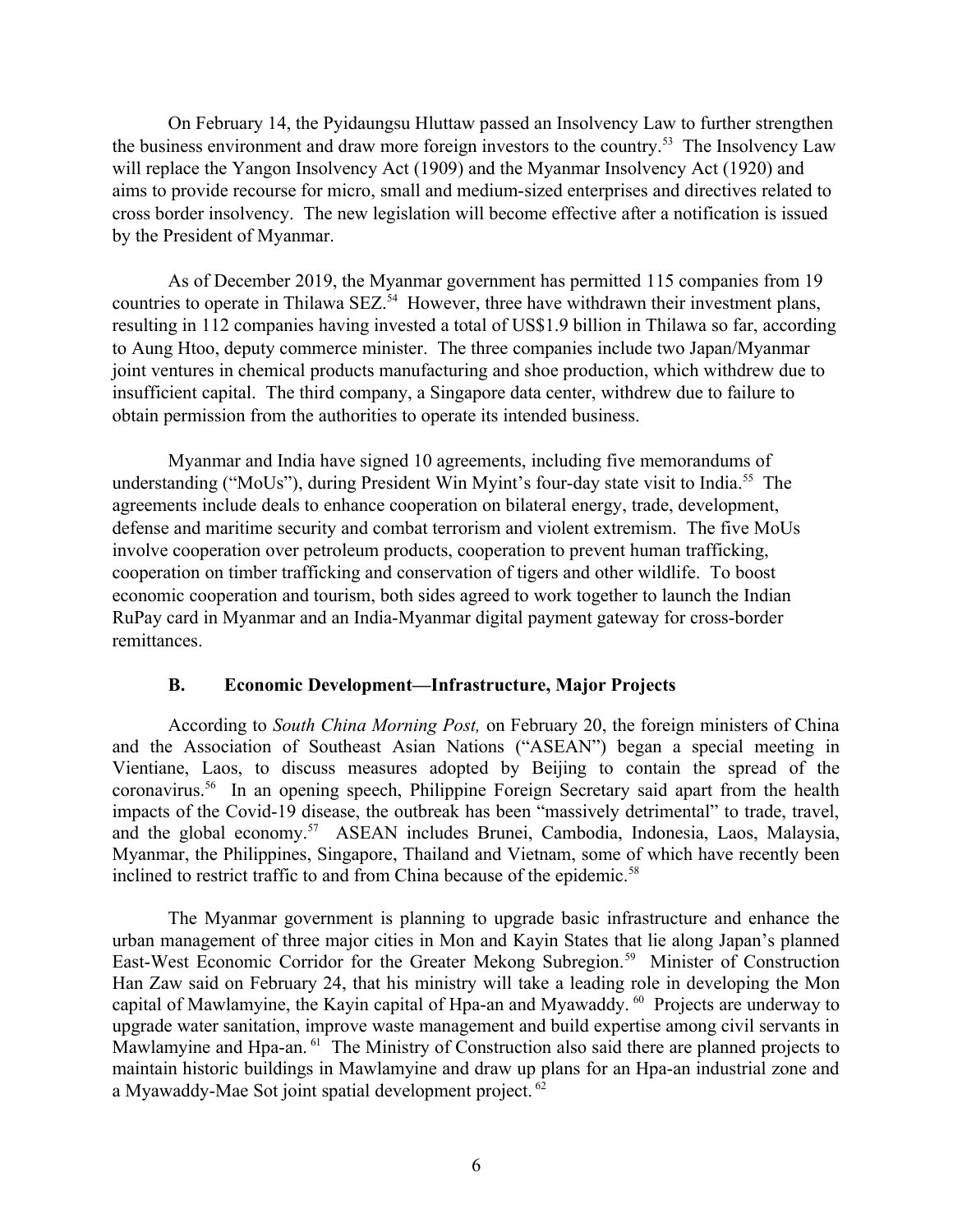According to *Irrawaddy*, the Kachin State parliament approved a proposal on February 27 to implement a Chinese-backed business park project in the border town of Kanpiketi, as part of Beijing's grand infrastructure plans for its Belt and Road Initiative.<sup>63</sup> The business park is one of three cross-border economic cooperation zones under the China-Myanmar Economic Corridor agreement, and it includes plans to construct a South Asia–Southeast Asia Culture Park, two Trade and Logistic Zones, a Border Inspection Gate and a Business Shop. <sup>64</sup>

### <span id="page-6-3"></span>**C. Land Seizure**

The Myanmar government has agreed to compensate local residents for more than 1,800 acres forfeited by those residents for the creation of a Chinese-supported special economic zone.<sup>65</sup> The amount of compensation has not been announced publicly.<sup>66</sup>

Unused land in Mon State leased by the government is to be "scrutinized."<sup>67</sup> As part of this process, locals may be able to "apply for the … vacant, fallow and virgin lands from the government," although there is concern that unscrupulous individuals might take advantage of others with a less fulsome understanding of the law and procedures.<sup>68</sup>

### **IV. Peace Talks and Ethnic Violence**

### <span id="page-6-2"></span><span id="page-6-1"></span>**A. Ethnic Violence**

In early February, a landmine claimed the life of a villager and seriously injured another in Myanmar's northern Shan State as the villagers were collecting firewood at dusk.<sup>69</sup> According to civil society organizations in Kyaukme Township, two villagers have been killed and ten have been injured so far in 2020 in the Mong Ngor sub-township.<sup>70</sup> The armed groups active in the area have not taken responsibility for the landmines.<sup>71</sup>

On February 27, the Tatmadaw clashed with troops from the Restoration Council of Shan State ("RCSS") near Loi Twan Hill in Mong Kai Township, Shan State.<sup>72</sup> The Tatmadaw said they suffered an undisclosed number of casualties, and denied that Tatmadaw troops had attacked the RCSS soldiers.<sup>73</sup> According to the Tatmadaw, RCSS troops crossed out of their territory and attacked the government soldiers first.<sup>74</sup> The RCSS said that some 400 troops from four Tatmadaw battalions attacked their camp on Loi Twan Hill and alleged that the military used artillery in the clash.<sup>75</sup> The RCSS claimed that the military deployed an additional four battalions with some 500 troops to the area the next day, while a Tatmadaw battalion based in Mong Kai continued shelling their camp.<sup>76</sup>

#### <span id="page-6-0"></span>**B. Peace Talks**

The Union-level Joint Ceasefire Monitoring Committee ("JMC") will meet in March, following a long delay.<sup>77</sup> The JMC's role includes monitoring the Nationwide Ceasefire Agreement ("NCA") signatories' implementation of the ceasefire. The last meeting of the JMC took place more than a year ago. Following a three-day meeting between the government's peace delegation and representatives of the 10 NCA signatories at the National Reconciliation and Peace Centre in Yangon, government peace negotiator Hla Maung Shwe told reporters that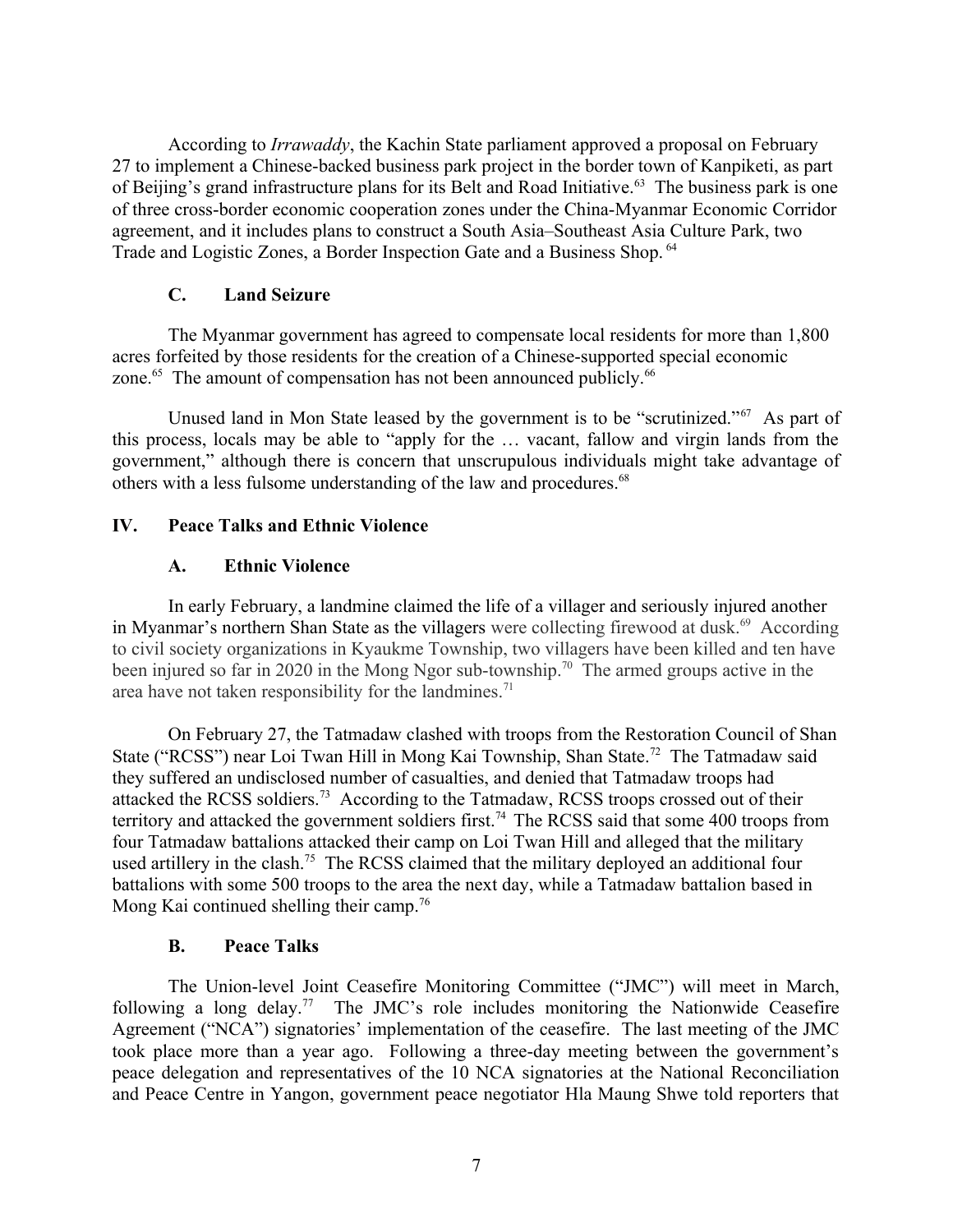the two sides had agreed to meet in March.<sup>78</sup> The two sides also agreed to hold a Joint Implementation Coordination Meeting, the highest-level meeting within the national peace process, in March.

The Arakan Liberation Party ("ALP"), a Rakhine armed group, has asked the government to allow Rakhine people to hold a national-level political dialogue prior to the upcoming Union Peace Conference.<sup>79</sup> The ALP joined peace negotiations in 2012, signing a bilateral ceasefire in April that year. In October 2015 the ALP signed the NCA with the government, and is now one of 10 ethnic armed groups to have become signatories. All 10 of the NCA signatories have requested permission to hold political dialogues in their respective regions. So far the government has yet to officially reply, as the decision can only be made at meetings of the secretariat of the Union Peace Dialogue Joint Committee ("UPDJC").<sup>80</sup> The next UPDJC meeting is expected to happen later in February. The ALP has been pushing unsuccessfully to convene a Rakhine national-level political dialogue since 2017. The government has rejected its requests, citing instability due to conflicts in the region.

The Shan State Progressive Party ("SSPP") says they may sign the NCA this year if necessary to work with the Myanmar government towards political reform.<sup>81</sup> The SSPP was a member of the now-defunct United Nationalities Federal Council, which worked to draft the NCA but resigned from the group in 2017. The SSPP then joined the Federal Political Negotiation and Consultative Committee ("FPNCC"), which includes the SSPP, the United Wa State Army ("UWSA"), Mong La's National Democratic Alliance Army ("NDAA"), the Kachin Independence Army ("KIA"), the Ta'ang National Liberation Army ("TNLA"), Kokang's Myanmar National Democratic Alliance Army ("MNDAA") and the Arakan Army ("AA"). The other members of the FPNCC continue to negotiate with the Myanmar government regarding the NCA.

The 10 NCA signatories expect to obtain government approval to draft their own charters at the fourth session of Union Peace Conference - 21st Century Panglong, expected to be held in April.<sup>82</sup> The right of states to draft their own charters was one of the decisions made at the 7th Joint Implementation Coordination Meeting held in February 2018, but it was not discussed at the third session of Panglong in July 2018 because it was agreed not to bring up political and security matters at the meeting.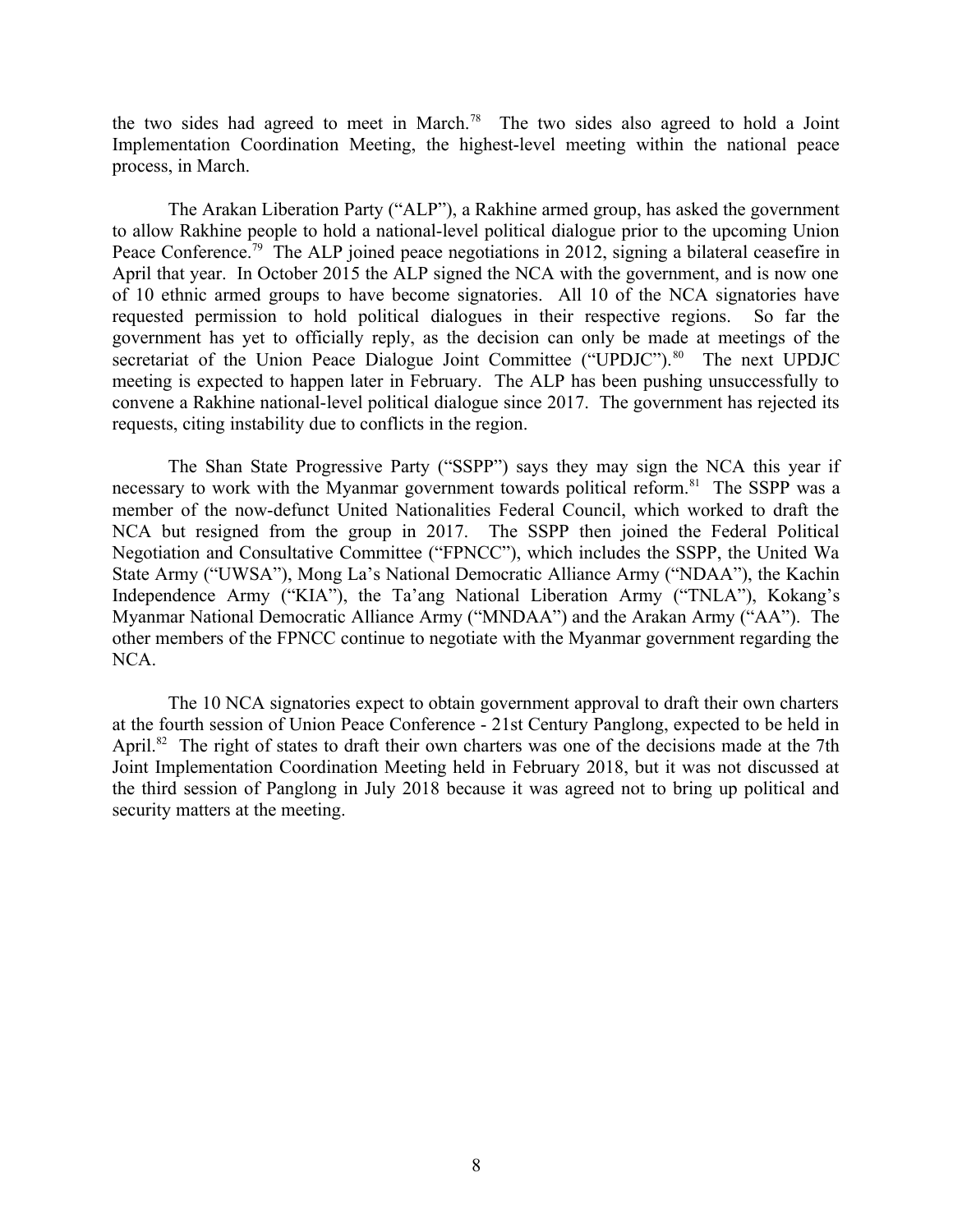<sup>1</sup> Dhaka Tribune, February 26, 2020: [https://www.dhakatribune.com/bangladesh/rohingya-crisis/2020/02/26/govt-again](https://www.dhakatribune.com/bangladesh/rohingya-crisis/2020/02/26/govt-again-postpones-rohingya-relocation-to-bhasan-char)[postpones-rohingya-relocation-to-bhasan-char.](https://www.dhakatribune.com/bangladesh/rohingya-crisis/2020/02/26/govt-again-postpones-rohingya-relocation-to-bhasan-char)

2 *Id*. <sup>3</sup> CBS News, February 11, 2020: [https://www.cbsnews.com/news/rohingya-myanmar-crisis-refugees-drown-boat](https://www.cbsnews.com/news/rohingya-myanmar-crisis-refugees-drown-boat-bangladesh-sinks-today-2020-02-11/)[bangladesh-sinks-today-2020-02-11/](https://www.cbsnews.com/news/rohingya-myanmar-crisis-refugees-drown-boat-bangladesh-sinks-today-2020-02-11/). 4 *Id*. <sup>5</sup> New York Times, February 11, 2020: [https://www.nytimes.com/2020/02/11/world/asia/rohingya-refugees-boat](https://www.nytimes.com/2020/02/11/world/asia/rohingya-refugees-boat-bangladesh.html)[bangladesh.html.](https://www.nytimes.com/2020/02/11/world/asia/rohingya-refugees-boat-bangladesh.html) <sup>6</sup> CBS News, February 11, 2020: [https://www.cbsnews.com/news/rohingya-myanmar-crisis-refugees-drown-boat](https://www.cbsnews.com/news/rohingya-myanmar-crisis-refugees-drown-boat-bangladesh-sinks-today-2020-02-11/)[bangladesh-sinks-today-2020-02-11/](https://www.cbsnews.com/news/rohingya-myanmar-crisis-refugees-drown-boat-bangladesh-sinks-today-2020-02-11/). 7 *Id*. <sup>8</sup> Radio Free Asia, February 3, 2020: [https://www.rfa.org/english/news/myanmar/some-rohingya-return-to-myanmar-](https://www.rfa.org/english/news/myanmar/some-rohingya-return-to-myanmar-02032020171410.html)[02032020171410.html.](https://www.rfa.org/english/news/myanmar/some-rohingya-return-to-myanmar-02032020171410.html) 9 *Id*. <sup>10</sup> *Id*. <sup>11</sup> *Id*. <sup>12</sup> The Irrawaddy, February 17, 2020: [https://www.irrawaddy.com/news/burma/yangon-mps-draft-bill-rein-mismanagement-public](https://www.irrawaddy.com/news/burma/yangon-mps-draft-bill-rein-mismanagement-public-funds.html)[funds.html.](https://www.irrawaddy.com/news/burma/yangon-mps-draft-bill-rein-mismanagement-public-funds.html)  $\overline{\frac{13}{13}}$ *Id.* <sup>14</sup> *Id.* <sup>15</sup> *Id.* <sup>16</sup> The Irrawaddy, February 18, 2020: [https://www.irrawaddy.com/news/burma/military-mps-urge-myanmar-govt-improve](https://www.irrawaddy.com/news/burma/military-mps-urge-myanmar-govt-improve-accountability-dont-waste-public-funds.html)[accountability-dont-waste-public-funds.html](https://www.irrawaddy.com/news/burma/military-mps-urge-myanmar-govt-improve-accountability-dont-waste-public-funds.html). <sup>17</sup> The Irrawaddy, Feb. 20, 2020: [https://www.irrawaddy.com/news/burma/myanmar-reportedly-set-placed-global-money-laundering](https://www.irrawaddy.com/news/burma/myanmar-reportedly-set-placed-global-money-laundering-watchlist.html)[watchlist.html](https://www.irrawaddy.com/news/burma/myanmar-reportedly-set-placed-global-money-laundering-watchlist.html).  $\overline{\phantom{18}^{18}$  *Id.* <sup>19</sup> *Id.* <sup>20</sup> The Irrawaddy, February 5, 2020: [https://www.irrawaddy.com/news/burma/un-security-council-fails-agree-statement-urging](https://www.irrawaddy.com/news/burma/un-security-council-fails-agree-statement-urging-myanmar-follow-icj-measures-genocide-case.html)[myanmar-follow-icj-measures-genocide-case.html](https://www.irrawaddy.com/news/burma/un-security-council-fails-agree-statement-urging-myanmar-follow-icj-measures-genocide-case.html).  $^{21}$  *Id.* <sup>22</sup> Frontier Myanmar, February 5, 2020: [https://frontiermyanmar.net/en/eu-states-urge-justice-in-myanmar-at-un-security-council.](https://frontiermyanmar.net/en/eu-states-urge-justice-in-myanmar-at-un-security-council) <sup>23</sup> *Id.* <sup>24</sup> Myanmar Times, February 22, 2020: [https://www.mmtimes.com/news/fatf-puts-myanmar-money-laundering-watchlist.html.](https://www.mmtimes.com/news/fatf-puts-myanmar-money-laundering-watchlist.html) <sup>25</sup> *Id.* <sup>26</sup> The Irrawaddy, February 20, 2020: [https://www.irrawaddy.com/news/burma/myanmar-reportedly-set-placed-global-money](https://www.irrawaddy.com/news/burma/myanmar-reportedly-set-placed-global-money-laundering-watchlist.html)[laundering-watchlist.html](https://www.irrawaddy.com/news/burma/myanmar-reportedly-set-placed-global-money-laundering-watchlist.html). <sup>27</sup> Frontier Myanmar, February 26, 2020: [https://frontiermyanmar.net/en/maldives-gets-amal-clooney-to-fight-for-rohingya-at-un](https://frontiermyanmar.net/en/maldives-gets-amal-clooney-to-fight-for-rohingya-at-un-court)[court](https://frontiermyanmar.net/en/maldives-gets-amal-clooney-to-fight-for-rohingya-at-un-court). <sup>28</sup> Myanmar Times, February 27, 2020: [https://www.mmtimes.com/news/maldives-appoints-amal-clooney-un-court-rakhine](https://www.mmtimes.com/news/maldives-appoints-amal-clooney-un-court-rakhine-case.html)[case.html](https://www.mmtimes.com/news/maldives-appoints-amal-clooney-un-court-rakhine-case.html). <sup>29</sup> Myanmar Times, February 5, 2020: [https://www.mmtimes.com/news/rakhine-investigation-will-not-interfere-repatriation-plan](https://www.mmtimes.com/news/rakhine-investigation-will-not-interfere-repatriation-plan-icc.html)[icc.html](https://www.mmtimes.com/news/rakhine-investigation-will-not-interfere-repatriation-plan-icc.html). <sup>30</sup> *Id.* <sup>31</sup> Mizzima, February 2, 2020:<http://www.mizzima.com/article/us-curbs-immigration-myanmar-and-five-other-nations>. <sup>32</sup> *Id.* <sup>33</sup> Myanmar Times, February 25, 2020: [https://www.mmtimes.com/news/us-backs-efforts-end-child-labour-across-country.html.](https://www.mmtimes.com/news/us-backs-efforts-end-child-labour-across-country.html) <sup>34</sup> The Irrawaddy, February 21, 2020: [https://www.irrawaddy.com/news/burma/two-kachin-pastors-freed-myanmar](https://www.irrawaddy.com/news/burma/two-kachin-pastors-freed-myanmar-army-drops-unlawful-association-case.html)[army-drops-unlawful-association-case.html](https://www.irrawaddy.com/news/burma/two-kachin-pastors-freed-myanmar-army-drops-unlawful-association-case.html).  $rac{35}{36}$  *Id.* <sup>36</sup> *Id*. <sup>37</sup> The Irrawaddy, February 18, 2020: [https://www.irrawaddy.com/news/burma/myanmarlawmakers-submit-bill-amend](https://www.irrawaddy.com/news/burma/myanmarlawmakers-submit-bill-amend-controversial-privacy-law.html)[controversial-privacy-law.html](https://www.irrawaddy.com/news/burma/myanmarlawmakers-submit-bill-amend-controversial-privacy-law.html).  $rac{38}{39}$  *Id.*  $\frac{39}{40}$  *Id. Id.* <sup>41</sup> Burma News International, February 29, 2020: [https://www.bnionline.net/en/news/local-order-creates-climate-fear.](https://www.bnionline.net/en/news/local-order-creates-climate-fear) <sup>42</sup> *Id*. 43 Burma News International, February 19, 2020: [https://www.bnionline.net/en/news/govt-permits-cnf-speak-chin](https://www.bnionline.net/en/news/govt-permits-cnf-speak-chin-national-day-commemoration)[national-day-commemoration.](https://www.bnionline.net/en/news/govt-permits-cnf-speak-chin-national-day-commemoration) <sup>44</sup> *Id*. <sup>45</sup> Burma News International, February 5, 2020: [https://www.bnionline.net/en/news/myanmarauthority-reimposes](https://www.bnionline.net/en/news/myanmarauthority-reimposes-internet-shutdown-rakhine-and-chin-state)[internet-shutdown-rakhine-and-chin-state.](https://www.bnionline.net/en/news/myanmarauthority-reimposes-internet-shutdown-rakhine-and-chin-state)

<sup>46</sup> Burma News International, February 19, 2020: [https://www.bnionline.net/en/news/groups-call-internet-access-be](https://www.bnionline.net/en/news/groups-call-internet-access-be-restored-arakan-and-chin-states)[restored-arakan-and-chin-states.](https://www.bnionline.net/en/news/groups-call-internet-access-be-restored-arakan-and-chin-states)

<sup>47</sup> Burman News International, February 7, 2020: [https://www.bnionline.net/en/news/internet-blackout-returns-five](https://www.bnionline.net/en/news/internet-blackout-returns-five-townships-arakan-chin-states)[townships-arakan-chin-states](https://www.bnionline.net/en/news/internet-blackout-returns-five-townships-arakan-chin-states).